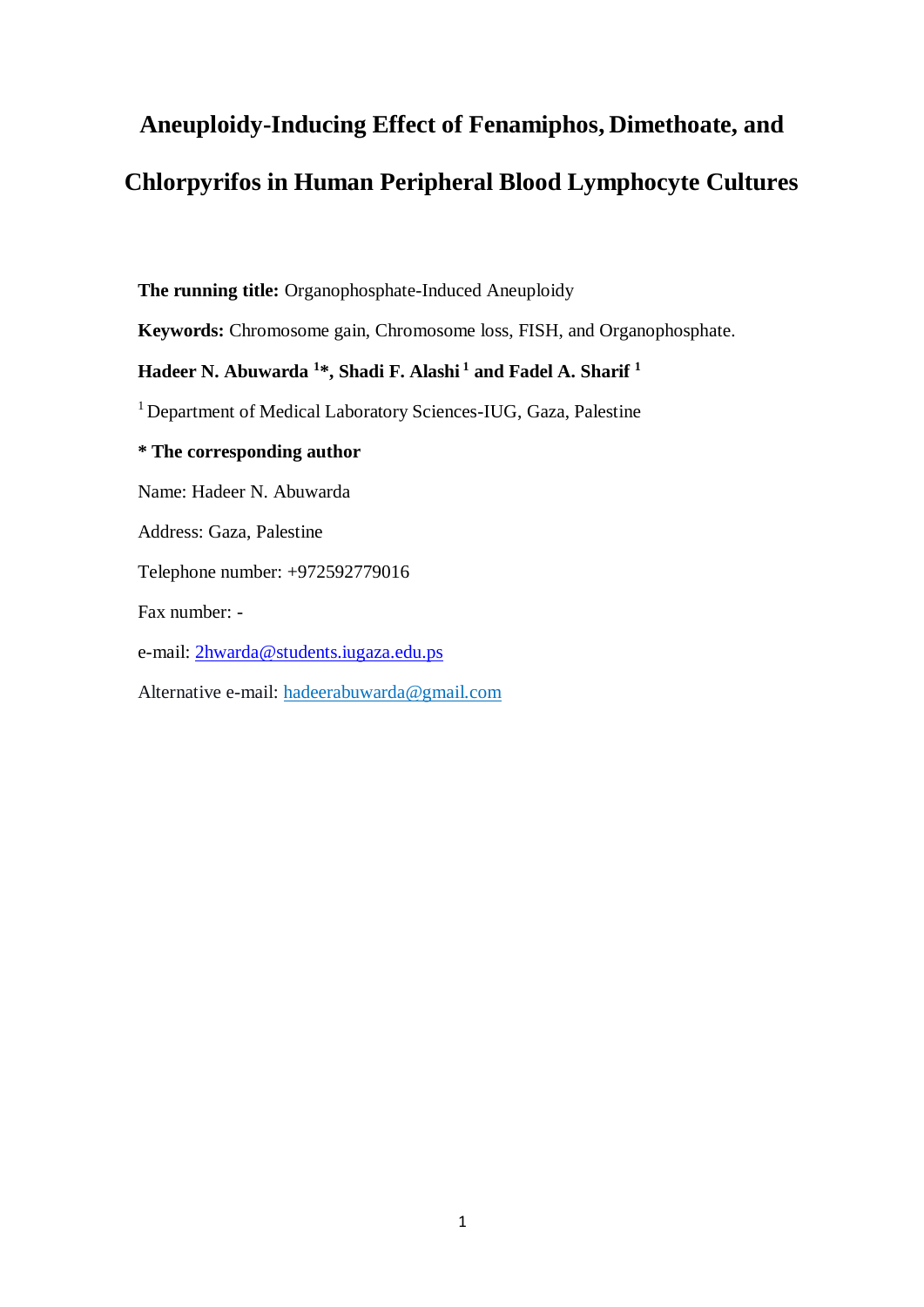# **Abstract**

For many years, organophosphate (OP) pesticides have been considered an attractive choice for pest control around the world. Excessive use of OPs is a concerning issue for human health. Although the genotoxic effect of these pesticides has been reported, studies that examined their aneuploidy-inducing effect are limited or absent. Therefore, we sought to investigate the potential of organophosphate pesticides, which are extensively used in the Gaza Strip, to induce aneuploidy in human peripheral blood lymphocyte (PBL) cultures. To achieve this goal, we first assessed the cytotoxic effect of different concentrations of Nemacur (fenamiphos), Rogor (dimethoate), and Dursban (chlorpyrifos) on human peripheral blood lymphocytes by the MTT assay. Then, we treated human PBL cultures with different concentrations of these OPs. Fluorescence *in situ* hybridization (FISH) technique was used to determine the frequency of induced aneuploidy. All the examined concentrations did not have a significant cytotoxicity effect except for the employed concentrations of Nemacur. Increase in frequencies of aneuploidy, chromosome loss, and chromosome gain were observed after each treatment and this was significantly evident for the 0.050 mg/mL concentration of Nemacur. It was also noticed that chromosome loss is more frequent than chromosome gain for each concentration of the three types of OPs. We conclude that all the examined OPs have the potential to induce aneuploidy in cultured human PBL. In light of the obtained results, we believe that the aneuploidy-inducing capacity of OPs requires further attention.

# **Introduction**

 Pesticides cover a wide range of chemicals including fungicides, insecticides, herbicides, nematicides, etc. [\(Mužinić et al., 2019;](#page-16-0) [Sharma et al., 2019\)](#page-16-1). Organophosphate (OP) compounds are one of the major components of these chemicals. For many years, OPs have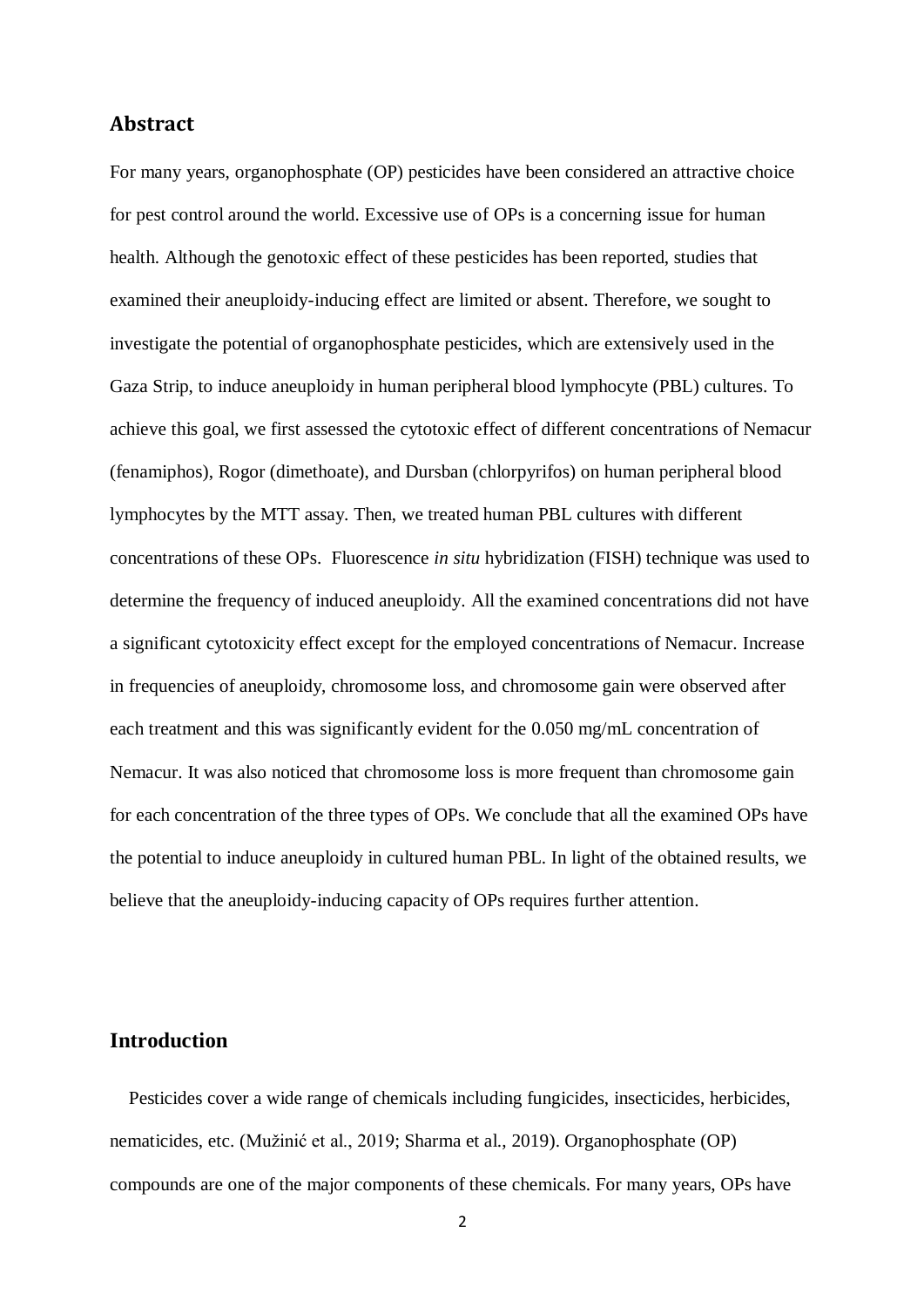been considered an attractive choice for pest control around the world because they possess rapid degradation rates under natural conditions; air, sunlight, and soil [\(Adesiyan et al., 2020;](#page-14-0) [Sidhu et al., 2019\)](#page-16-2). In the Gaza Strip, organophosphates are the most common insecticides used among farmworkers [\(Yassin et al., 2002\)](#page-17-0).

 Excessive use of OPs is a concerning issue for human health because many studies have previously found an association between pesticide exposure and the increased incidence of different diseases, including cancer, Alzheimer's disease, Parkinson's disease, birth defects, and reproductive disorders [\(Kaur & Kaur, 2018\)](#page-15-0).

 During the past three years, the most extensively used organophosphates in the Gaza Strip were Nemacur E.C. (400g/L fenamiphos), Rogor E.C. (400g/L dimethoate), and Dursban E.C. (480g/L chlorpyrifos) according to the report of the Palestinian Ministry of Agriculture.

 The findings of *in vitro* genotoxic studies of fenamiphos stated that positive results for clastogenicity were observed in the chromosomal aberration assay in human lymphocytes [\(Authority et al., 2019\)](#page-14-1) at cytotoxic concentrations in the presence and absence of exogenous metabolic activation [\(Herbold-B, 1987\)](#page-15-1). Fenamiphos was however negative in all the *in vivo* studies, for example, fenamiphos was negative in micronucleus and dominant lethal tests in mice [\(Authority et al., 2019\)](#page-14-1). Information obtained from genotoxic previous studies of Dimethoate (Rogor) on human lymphocyte cultures showed that dimethoate was genotoxic *in vitro* since it induced a dose-related increase in the frequency of sister-chromatid exchanges (SCE) [\(Dolara et al., 1992\)](#page-15-2), a statistically significant elevation of micronuclei (MNs) frequency in a nondose-related manner [\(Bianchi-Santamaria et al., 1997\)](#page-14-2), and a significant increase in DNA damage using the comet assay in human lymphocyte cultures [\(Ündeğer &](#page-16-3)  [Başaran, 2005\)](#page-16-3).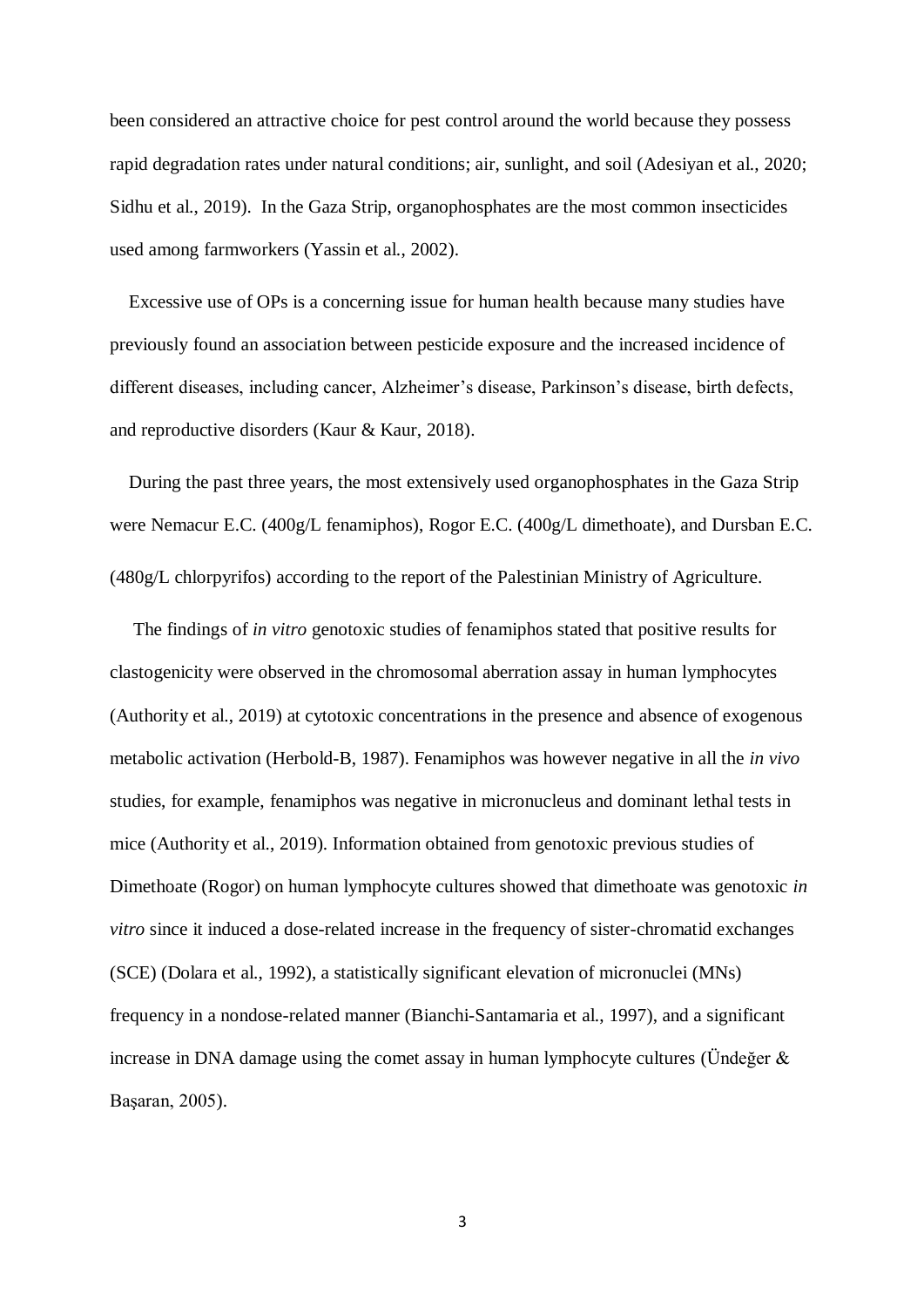Although several studies confirmed the genotoxic effect of fenamiphos and dimethoate *in vitro*, no previous studies investigated their effect on the induction of aneuploidy either *in vitro* or *in vivo*. In the case of Chlorpyrifos, there are a limited number of studies that reported the induction of aneuploidy after exposing cultured human lymphocytes to this pesticide [\(Mužinić et al., 2019;](#page-16-0) [Sultana Shaik et al., 2016\)](#page-16-4). Therefore, we sought to investigate the aneuploidy-inducing capacity of those three organophosphate pesticides in human peripheral blood lymphocyte (PBL) cultures using fluorescence *in situ* hybridization (FISH) analysis.

 Finding an association between exposure to organophosphate pesticides and the induction of aneuploidy in human PBL cultures may contribute to the interpretation of the increasing incidence of birth defects in the Gaza Strip that result from chromosomal abnormalities.

## **Materials and Methods**

 Ethical approvals from the Helsinki ethical committee and the Ethical Research Committee at the Islamic University of Gaza were obtained before the initiation of this work. Informed consent was taken from the blood donor who was acquainted with the purpose of this study. Prior to investigating the aneuploidy-inducing capacity of the three organophosphate pesticides, their cytotoxicity on human peripheral blood lymphocyte cultures was assessed using the MTT assay.

# **Human peripheral blood lymphocyte separation**

 Peripheral blood mononuclear cells (PBMCs) were separated from whole heparinized blood of a healthy donor by centrifugation through a density gradient using Leucoprep™ lymphocyte separation medium (iNtRON Biotechnology, Korea). Cells were counted using Trypan blue solution (0.5%) (Biological industries, USA) and a hemocytometer and then resuspended in Dulbecco's Modified Eagle's Medium (DMEM) (Biological Industries, USA)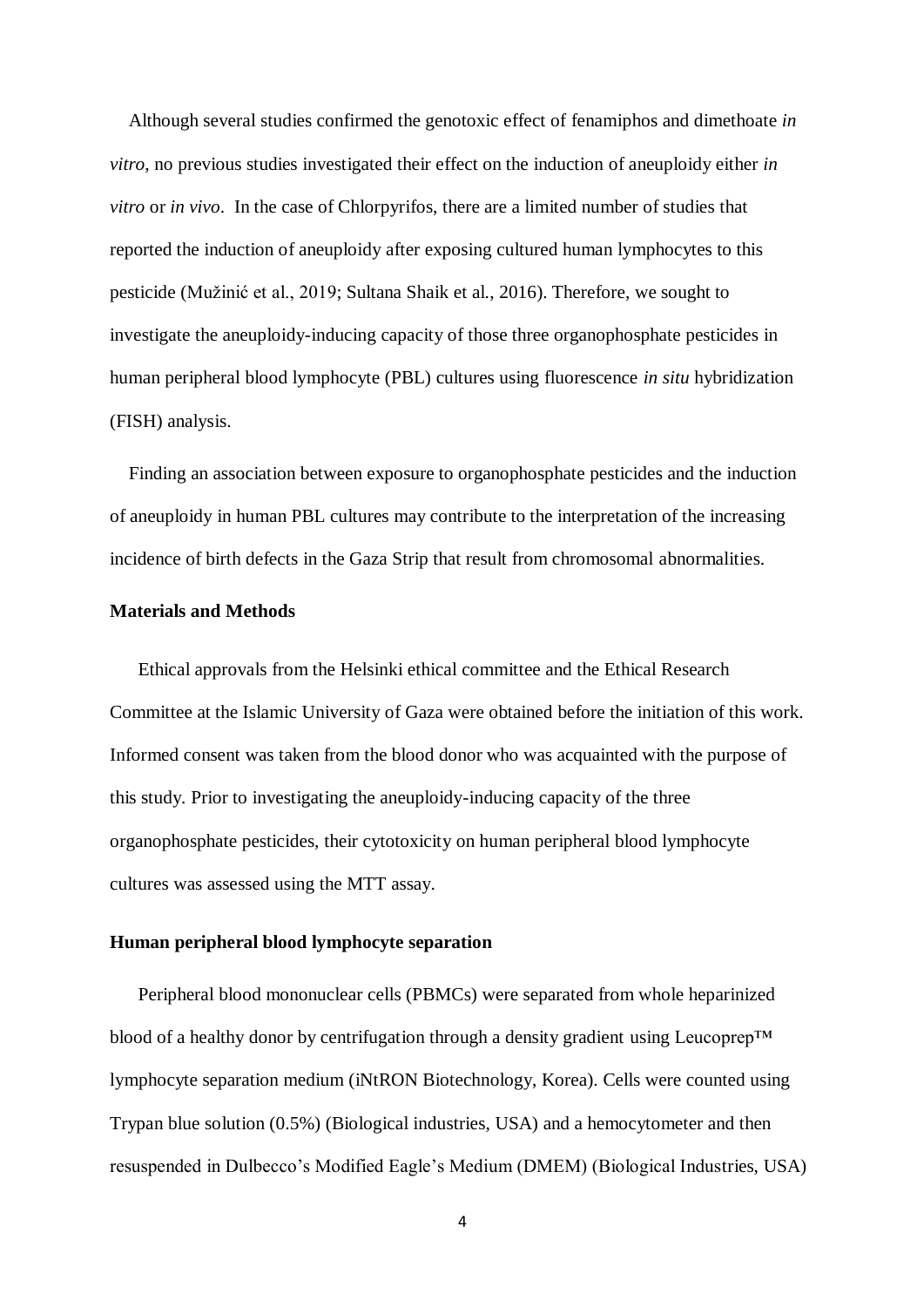supplemented with 10% Fetal Bovine Serum (Biological Industries, USA), 10 mg/ml penicillin and 10 mg/ml streptomycin (Biological Industries, USA).

#### **MTT assay**

 After counting cells by using a hemocytometer, the cells were planted onto 96-well plates at a density of 40,000 cells/well [\(El-Burai et al., 2020\)](#page-15-3) in 100 μl of full DMEM and treated with dimethyl sulfoxide (DMSO) (Sigma, Steinheim, Germany) alone (solvent control) or different amounts of Nemacur E.C. (Bayer AG, Leverkusen, Germany), Rogor E.C. (Agrimag Bio, Italy), Dursban E.C. (Darbouco S.A., Haïti), and Taxol (Paclitaxel Injection) (Indiamart, Uttar Pradesh, India) (positive control) dissolved in DMSO. The selected concentrations of these chemicals are according to previous studies as shown in Table I. Wells containing only medium and cells served as controls (untreated cells) and those containing only the medium served as blank samples. Each assay was performed in 6 replicates, three of them for zero time incubation and the others for 18 hours incubation at 37°C in 5% CO2 incubator. Ten μl of MTT (3-[4,5-dimethylthiazol-2-yl]-2,5-diphenyltetrazolium bromide) (MP Biomedical, LLC) at 0.45 mg/ml was added to all the microtiter plate wells either immediately (zero time incubation) or after 18 hours of incubation. The plate was reincubated for 3 hours in a  $CO<sub>2</sub>$  incubator at 37 $\degree$ C, then 100 μl of DMSO were added to dissolve the formazan crystals that were formed followed by 15 min incubation at 37°C. Exposure to laboratory lights was limited after the addition of MTT solution. The plate was agitated on orbital shaker for 30 seconds. Then, the Optical Density (OD) of the MTT formazan was detected at 550 nm and 620 nm in a microplate reader (Multiskan FC, Republic of Korea). The 620 nm OD background was subtracted from the value of OD at 550 nm to get a more accurate measurement by correcting for background noise. Cell viability was calculated as the ratio (%) of OD of treated cells to untreated cells (control) after subtraction of the blank reading [\(El-Burai et al., 2020;](#page-15-3) [Gautam et al., 2016;](#page-15-4) [Qu et al., 2016\)](#page-16-5).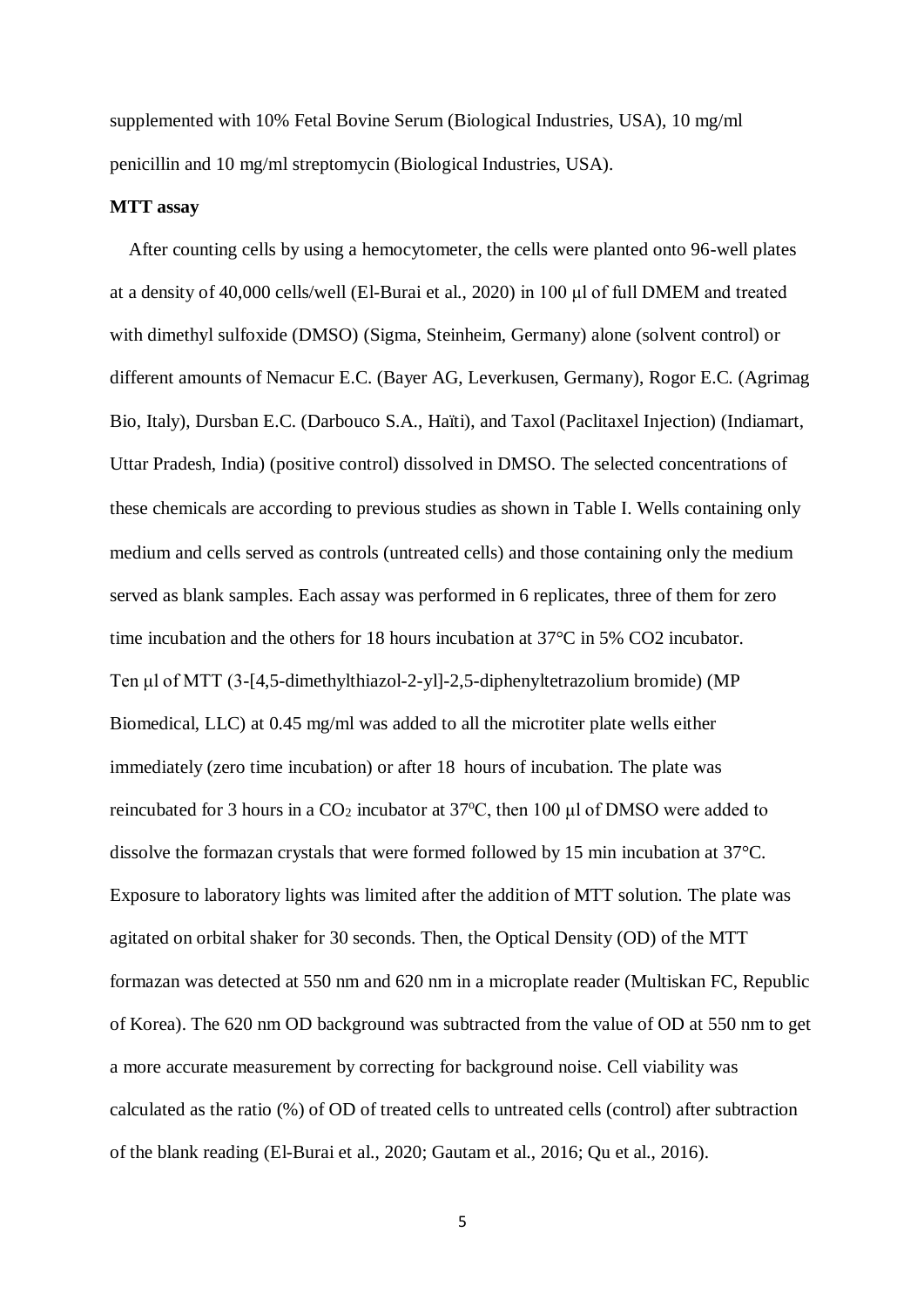#### **Blood Sampling and Cell Culture**

 Venous blood samples were drawn into heparinized tubes from a healthy, young (less than 35 years of age), non-smoking donor without previous exposure to any of the tested OPs. One-half mL of peripheral blood was introduced into five mL of PB-MAX™ Karyotyping Medium (Thermo Fisher Scientific, Waltham, MA, USA). The PBL cultures were incubated at  $37^{\circ}$  C,  $5\%$  CO<sub>2</sub>, for 24 h.

## **Treatment schedule**

 After 24 h of incubation, the cultures received dimethyl sulfoxide (DMSO) alone or different concentrations of the three types of organophosphate pesticides dissolved in DMSO as in Table I. The positive control cultures received Taxol (Paclitaxel Injection) dissolved in DMSO as a well-known aneuploidy-inducing agent, to assess the performance of the test system [\(Mattiuzzo et al., 2006\)](#page-16-6). Every treatment was performed in duplicate. The PBL cultures were harvested after 18 h from the beginning of the treatment where each PBL culture was centrifuged at 3500 rpm for 5 minutes and the supernatant was discarded except about 1.0 mL to resuspend the cell pellet. About 8.0 mL of prewarmed hypotonic solution (0.075M KCl) (Sigma, Steinheim, Germany) was added with proper mixing by a vortex mixer. The PBL culture tube was incubated for  $15{\text -}20$  minutes at  $37^{\circ}$ C in the incubator. The cells were collected by centrifugation and supernatant removal as presented above and then fixed by adding about 5.0 mL of freshly prepared fixative solution "1 part glacial acetic acid with 3 parts absolute methanol" (Sigma, Steinheim, Germany), with gentle agitation. The cells were then collected by centrifugation as described above and the fixation steps were repeated additional times until all debris was removed. The cells were then resuspended with a small amount (about 0.5 mL) of a fixative solution.

#### **Fluorescence** *in situ* **hybridization (FISH) with chromosome-specific probes**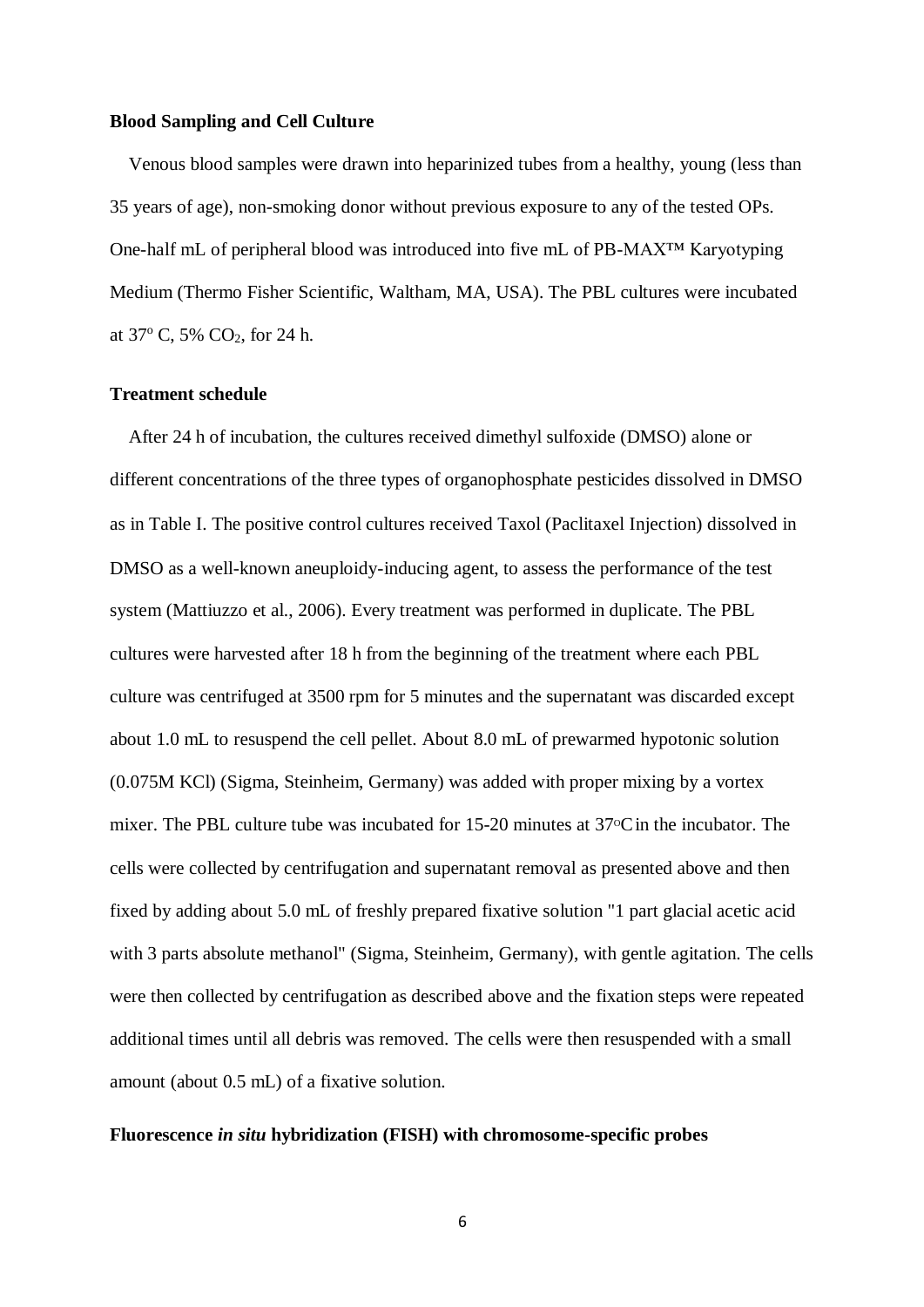To determine the frequency of aneuploidy of chromosomes 21 in Taxol and Nemacurtreated lymphocyte cultures; slides were hybridized with either a translocation, dual fusion probe; TEL/AML1 (LPH 012) (FITC-green), or 21 qter subtelomere specific probe (LPT 21QR) (TRITC-red) (Cytocell, Cambridge, UK). And to determine the frequency of aneuploidy of chromosomes 16 in Rogor and Dursban-treated lymphocyte cultures, slides were hybridized with a translocation, dual fusion probe; CBFβ/MYH11 (LPH 022) (FITCgreen) (Cytocell, Cambridge, UK). Chromosomes 21 and 16 are among the most frequent autosomal chromosomes involved in aneuploidy [\(Franasiak et al., 2014\)](#page-15-5). Each probe was applied separately to slides. Slide preparation, pre-denaturation, denaturation, hybridization, post-hybridization washes were done according to the manufacturer's recommendations (Cytocell, Cambridge, UK). Slides were counterstained with 10.0 μL of DAPI-Antifade (Cytocell, Cambridge, UK). Analysis of FISH signals was carried out on the Olympus Bx51 fluorescent microscope (Olympus, Tokyo, Japan), under 1,000x magnification. A total of 400 interphase cells were scored per slide. Every treatment was at least performed in duplicate. The frequency of aneuploidy was determined by counting the number of aneuploid interphase cells that contain one probe signal (Chromosome loss) of the relevant autosomal chromosome, or more than two probe signals (Chromosome gain).

## **Data Analysis**

 The results were entered in the Statistical Package for Social Sciences (SPSS Inc., US) 23.0 software and different statistical analyses were performed. Results of MTT assay were presented as mean±SD and the independent samples *t*-test was performed to compare the mean of each concentration used with the mean of solvent control (DMSO). For FISH analysis, values of total aneuploidy, chromosome loss, and chromosome gain per each concentration were compared to respective solvent control values by  $\chi^2$  test to asses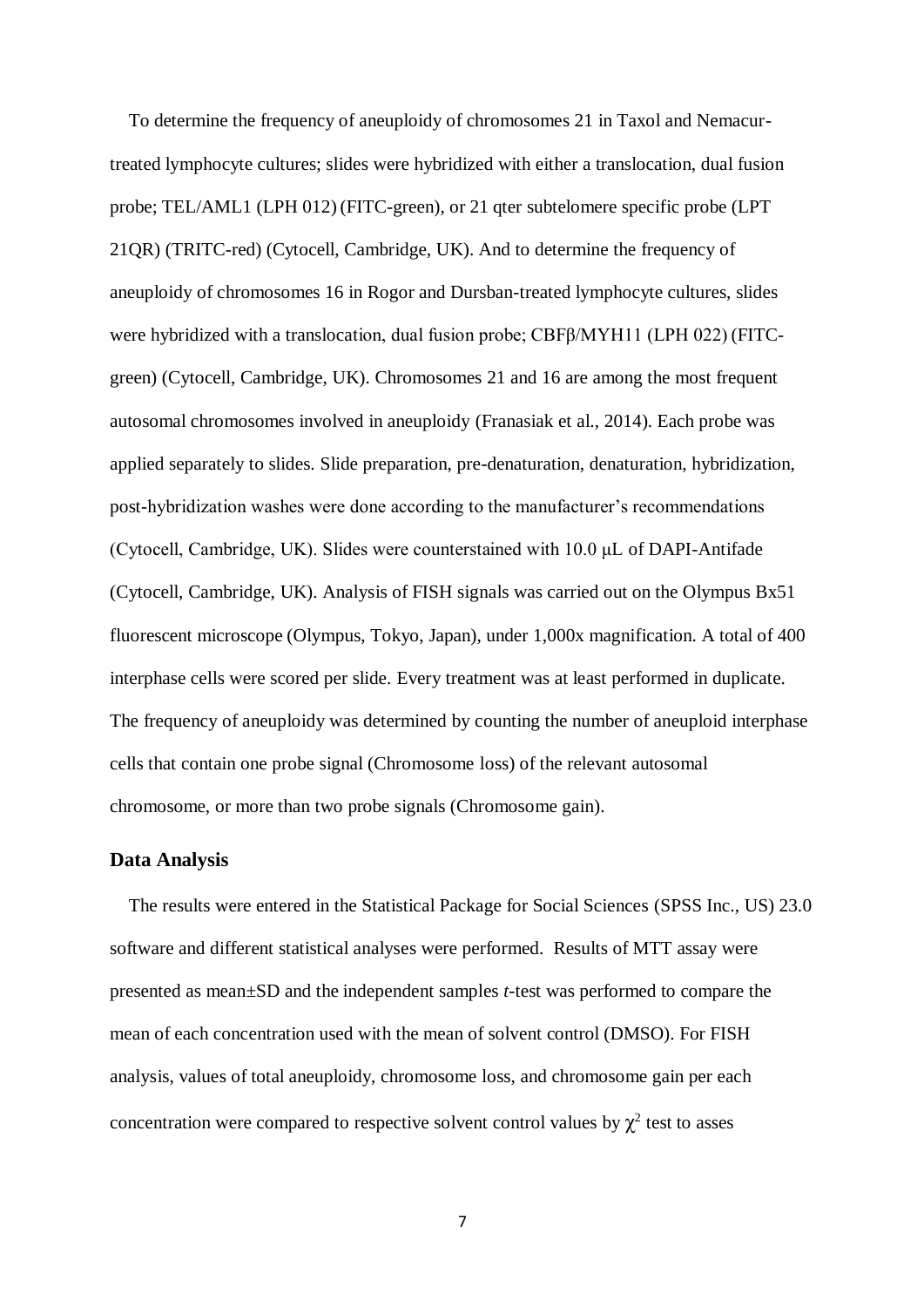significance of difference toward solvent control. All results were accepted as significant when p-value  $< 0.05$ .

# **[Results](#page-0-0)**

 The results of the MTT assay indicated that there is no significant change in the viability of PB lymphocytes when treated with Taxol or different concentrations of Rogor, and Dursban either after 0 h or 18 h incubation compared to solvent control  $(0.50\%$  (v/v) DMSO) samples. However, a significant decrease in cell viability was observed for Nemacur-treated cells after 18 h incubation as shown in Table II.

 Tables III and IV show the frequencies of aneuploidy, chromosome loss, and chromosome gain for chromosome 21 in PB lymphocyte cultures treated with Taxol and different concentrations of Nemacur (fenamiphos), and for chromosome 16 in PB lymphocyte cultures treated with different concentrations of Rogor (dimethoate) and Dursban (chlorpyrifos) as detected by FISH analysis, respectively. Some increases in frequencies of aneuploidy, chromosome loss, and chromosome gain were observed for each treatment compared to the respective solvent control (DMSO 0.50 %  $(v/v)$ ) cultures, but the  $\chi^2$  test showed a significant difference in the frequency of aneuploidy  $(P < 0.05)$  between treated and solvent control cultures only with a concentration of 0.050 mg/mL of Nemacur.

Tables III and IV also show that chromosome loss is present in higher frequencies than chromosome gain for each concentration of the three types of organophosphates, as well as in Taxol treated cultures. As shown in Table III, the concentration of 0.025 mg/mL of Nemacur significantly induced chromosome loss in human PBL cultures and the concentration of 100 nM of Taxol and 0.025 mg/mL of Nemacur significantly (p-value <0.05) induced chromosome gain. Figure 1 shows fluorescent micrographs of normal diploid and aneuploid interphase cells.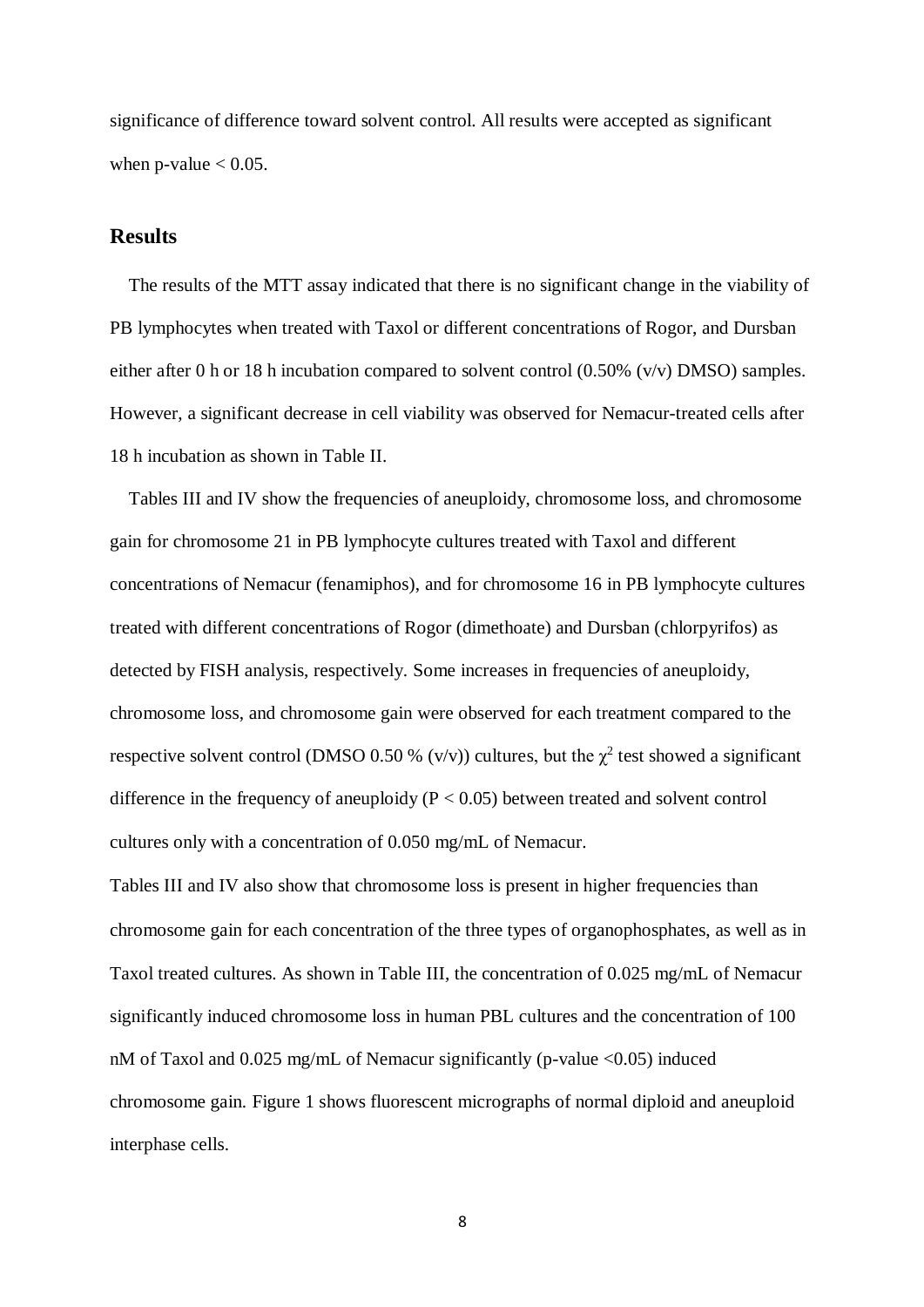# **Discussion**

 Organophosphate pesticides are extensively used in various agricultural practices around the world. Nemacur E.C. (400g/L fenamiphos), Rogor E.C. (400g/L dimethoate), and Dursban E.C. (480g/L chlorpyrifos) organophosphates are the most widely used in the Gaza Strip among farmworkers. Although several studies have reported their genotoxic effect, studies that investigated their aneuploidy-inducing effect are scarce or absent. Therefore, we sought to assess the aneuploidy-inducing activity of these pesticides in human peripheral blood lymphocyte (PBL) cultures using fluorescence *in situ* hybridization (FISH) analysis.

 The results obtained using FISH analysis of a large number of interphase cells after treatment with the three types of organophosphate pesticides showed that all those types regardless of their concentrations have aneuploidy inducing capacity in human PBL cultures. These results correspond to the results of studies that have investigated the ability of organophosphate pesticides to induce aneuploidy in human cell lines or cultured human lymphocytes [\(Mattiuzzo et al., 2006;](#page-16-6) [Sultana Shaik et al., 2016\)](#page-16-4).

 In a previous study, exposure of human PBLs to low levels of three types of insecticides, including chlorpyrifos as a representative of the OP insecticides, elicited a significant induction of chromosome loss [\(Mužinić et al., 2019\)](#page-16-0). Those findings are similar to what we observed in our study, where chromosome loss was more frequent than chromosome gain for each concentration of the three types of the tested pesticides. These observations suggest that aneuploidy may arise from a particular mechanism(s) of loss rather than a mitotic nondisjunctional event(s), the latter of which would be predicted to result in equal frequencies of monosomies and trisomies.

 Jackson- Cook, after reviewing many FISH studies of interphase nuclei, found increased frequencies of loss for autosomal chromosomes "1, 2, 6, 9, 15, 16, 17, 18, and 21", and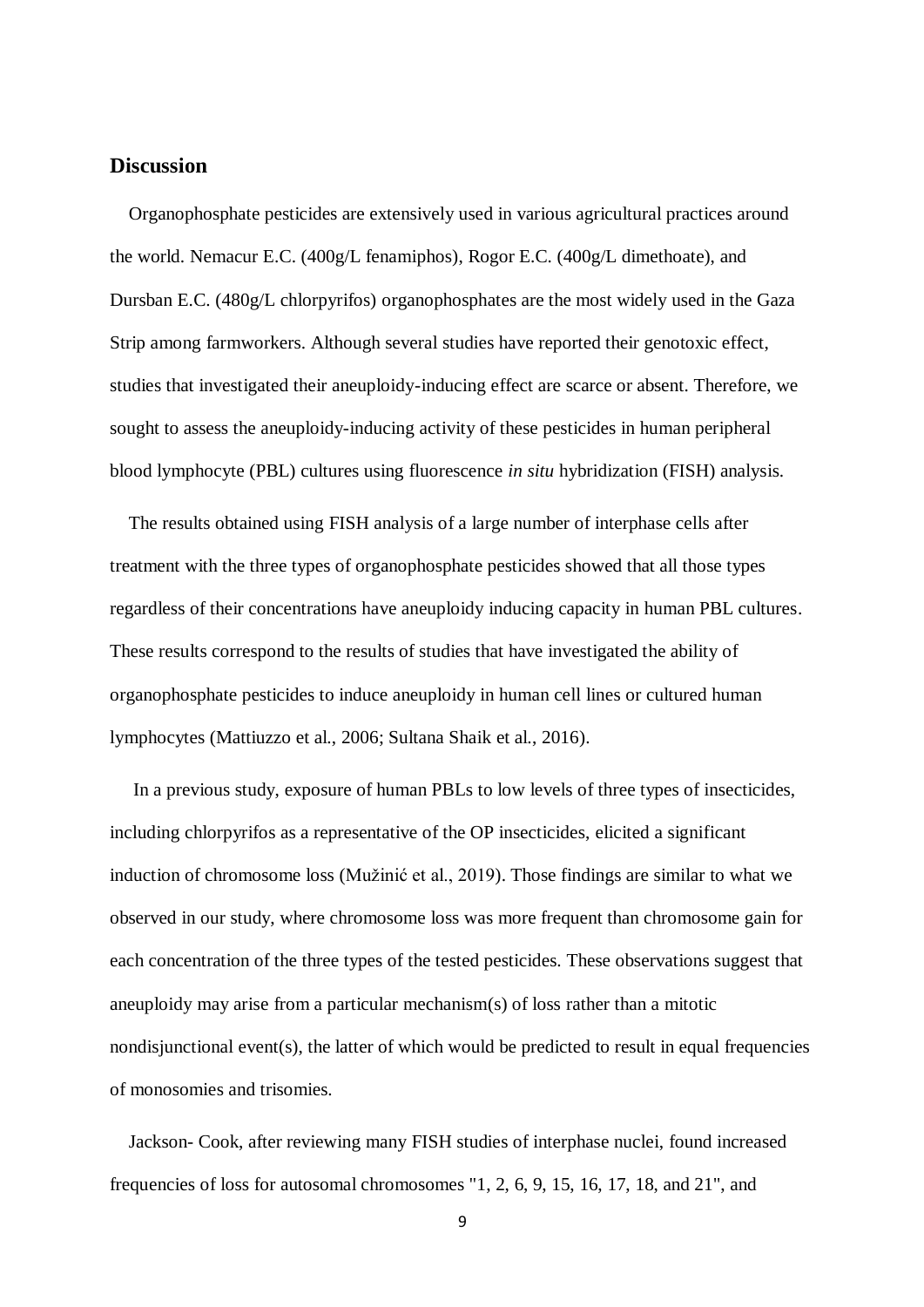decreased frequencies of loss for chromosome 3 in both uncultured and cultured cells. Interestingly, 6 of these autosomes are heterochromatin-rich chromosomes [\(Jackson-Cook,](#page-15-6)  [2011\)](#page-15-6). Based on the above, the increased frequency of chromosome loss in our tested chromosomes (21 and 16) was previously seen by investigators who studied frequencies of acquired aneuploidy in the nuclei of interphase cells using the FISH methodology. The chromosome-specific differences in acquired, somatic cell autosomal aneuploidy frequencies are explained by a non-random loss hypothesis which postulates that "different chromosomes have a different propensity for abnormality occurrence and that the genetic make-up or structure of the chromosome is the primary determining factor for its acquisition of abnormalities [\(Jackson-Cook, 2011\)](#page-15-6). For example, a heterochromatin-rich chromosome with less actively transcribed genes is more frequently missegregated since huger parts of heterochromatin between homologs may result in asynchrony in replication, which may contribute to misalignment and malsegregation. Alternatively, epigenetic changes (primarily hypomethylation) may arise in pericentromeric heterochromatin leading to changes in chromatin conformation that compromise the ability of the chromosomes to attach to the mitotic spindle, increasing missegregation" [\(Jackson-Cook, 2011;](#page-15-6) [Mužinić et al., 2019\)](#page-16-0). The hypothesis offered above of aneuploidy induction and chromosome malsegregation would result in the increased micronuclei (MN) formation [\(Jackson-Cook, 2011\)](#page-15-6), which may be due to concomitant delays with these mechanisms in the separation of centromere that lead to the preferential exclusion of these chromosomes into micronuclei. This corresponds to the findings of several studies that showed an increased frequency of micronuclei (MN) after exposure to organophosphate pesticides [\(Ayed-Boussema et al., 2012;](#page-14-3) [Mattiuzzo et al., 2006;](#page-16-6) [Omari, 2011\)](#page-16-7).

 Based on the results of the present study we conclude that all the three types of the applied organophosphate pesticides have aneuploidy inducing capacity in human PBL cultures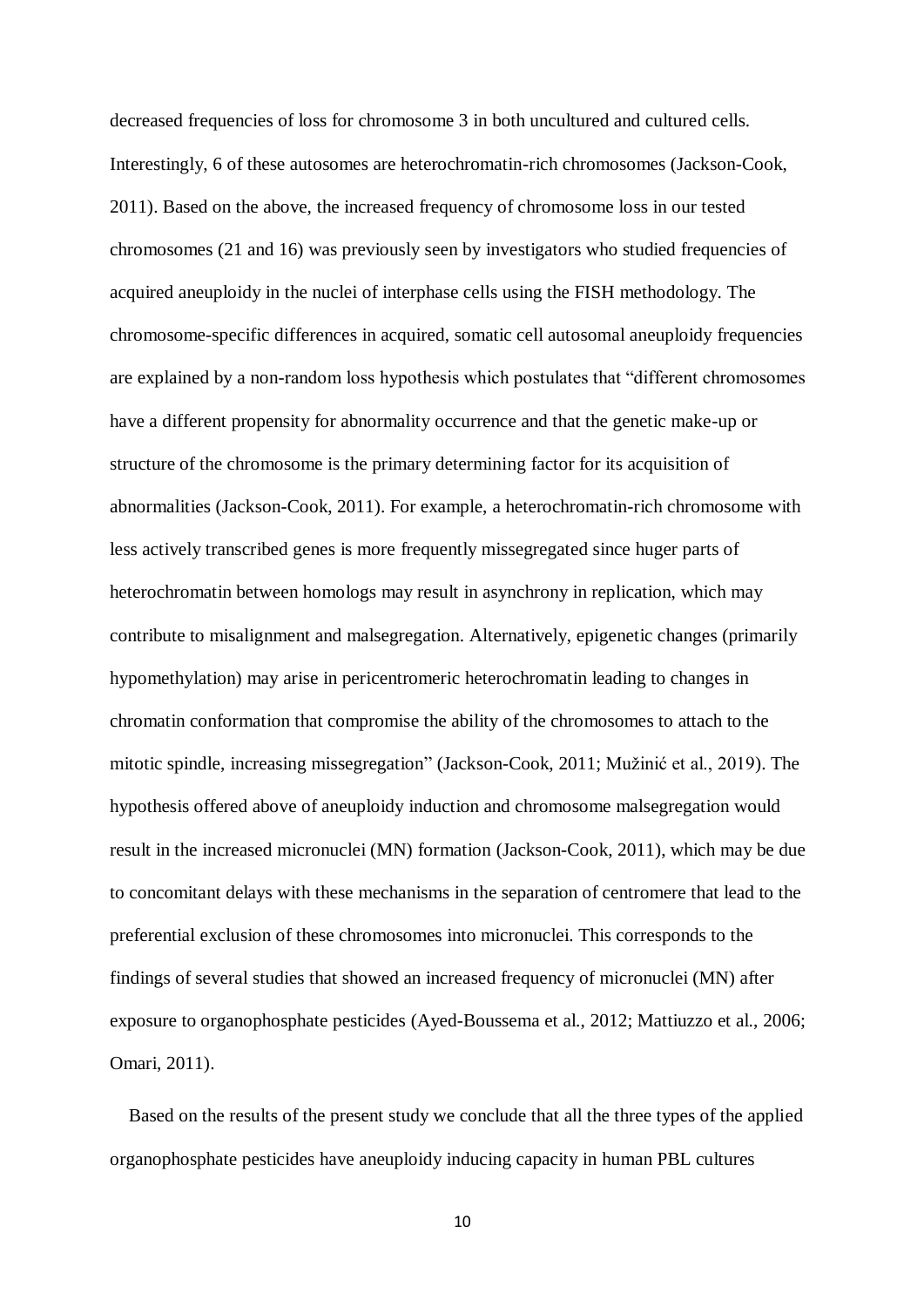regardless of their concentrations. The induction of chromosome loss was present at higher frequencies than chromosome gain for each examined concentration. Further investigations on larger number of samples are needed to confirm the association between exposure to OPs and induction of aneuploidy and other chromosomal abnormalities.

## **Author Contributions**

 Prof. Dr. Fadel Sharif is the principal investigator and supervisor of this study. Mr. Shadi Alashi and Ms. Hadeer Abuwarda carried out the experimental part of this work. Ms. Hadeer Abuwarda carried out statistical analysis of results, prepared tables and figures, and wrote the manuscript. All authors approved the final manuscript.

## **Acknowledgments**

 This work was performed at the genetic diagnosis laboratory of the Islamic University of Gaza.

# **Conflict of interest**

The authors declare no conflict of interest.

# **Tables**

**Table :** Concentrations of chemicals used for *in vitro* treatments of PBL cultures

| <b>Chemicals</b>              | <b>Final concentrations in cultures</b> | <b>References</b>        |  |
|-------------------------------|-----------------------------------------|--------------------------|--|
| <b>DMSO</b> (Solvent control) | $0.50\%$ (y/y)                          | (Mattiuzzo et al., 2006) |  |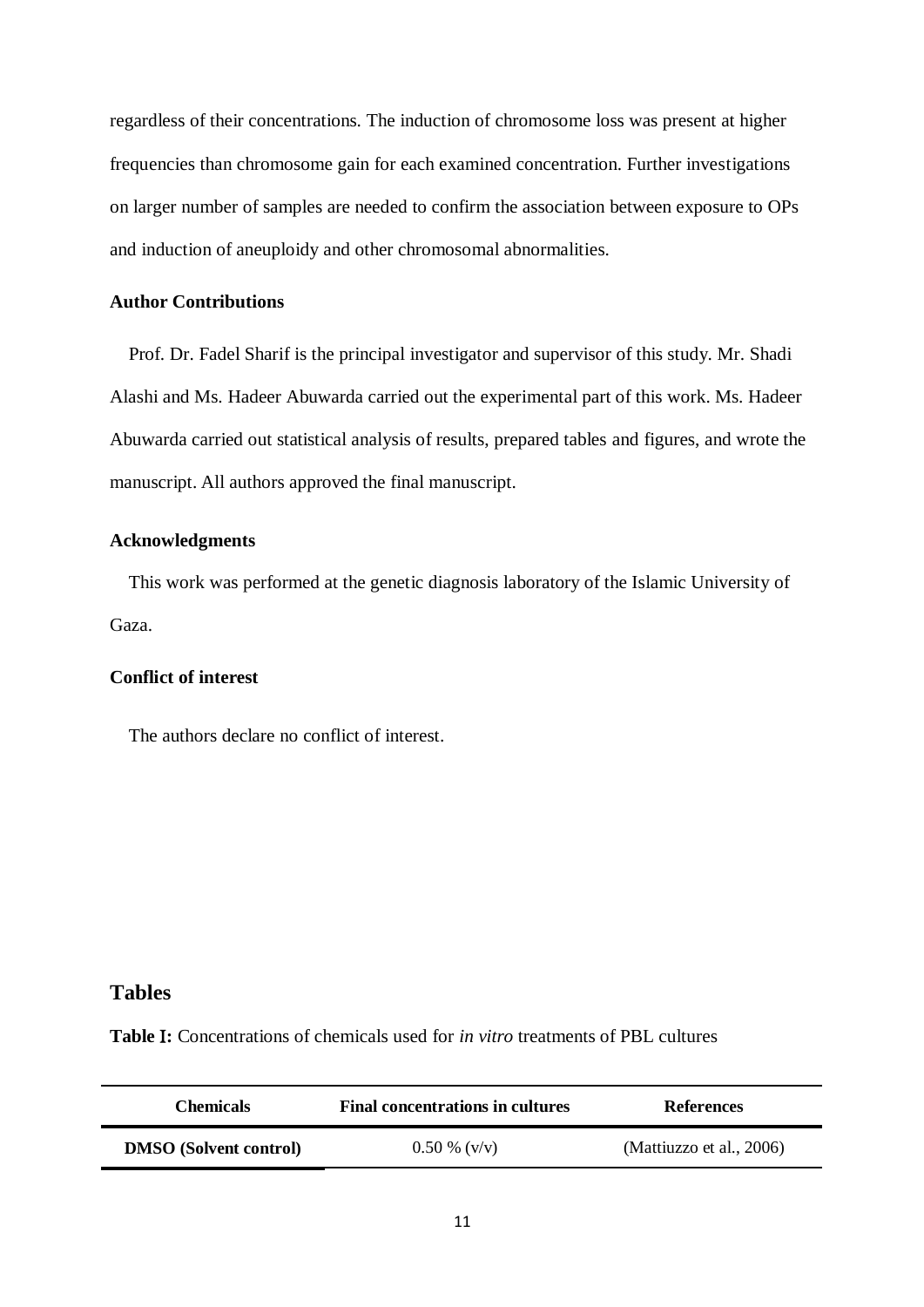| Taxol (6mg/mL)<br>(Positive control) | $85.39$ ng/mL<br>$(100.00 \text{ nM})$ |                                    |
|--------------------------------------|----------------------------------------|------------------------------------|
| Nemacur E.C.                         | $0.025$ mg/mL                          | (Herbold-B, 1987)                  |
| $(400g/L)$ fenamiphos)               | $0.050$ mg/mL                          |                                    |
|                                      | $0.100$ mg/mL                          |                                    |
| Rogor E.C.                           | $0.025$ mg/mL                          | (Dolara et al., 1992; Ündeğer $\&$ |
| (400g/L dimethoate)                  | $0.050$ mg/mL                          | Başaran, 2005)                     |
|                                      | $0.100$ mg/mL                          |                                    |
| Dursban E.C.                         | $1.00 \mu g/mL$                        | (Gautam et al., 2016)              |
| $(480g/L$ chlorpyrifos)              | $12.00 \mu g/mL$                       |                                    |

**Table II:** Cell viability (%) of human peripheral blood lymphocytes after exposure to 100 nM Taxol, 0.50% (v/v) DMSO, and different concentrations of Nemacur, Rogor, and Dursban after zero and 18 h of incubation

| <b>Final concentrations of</b>   | After 0 h incubation   | After 18 h incubation |  |
|----------------------------------|------------------------|-----------------------|--|
| chemicals in culture             | Cell viability $(\% )$ |                       |  |
|                                  | $Mean \pm SD$          |                       |  |
| <b>Control (Untreated cells)</b> | $100.00 \pm 0.00$      | $100.00 \pm 0.00$     |  |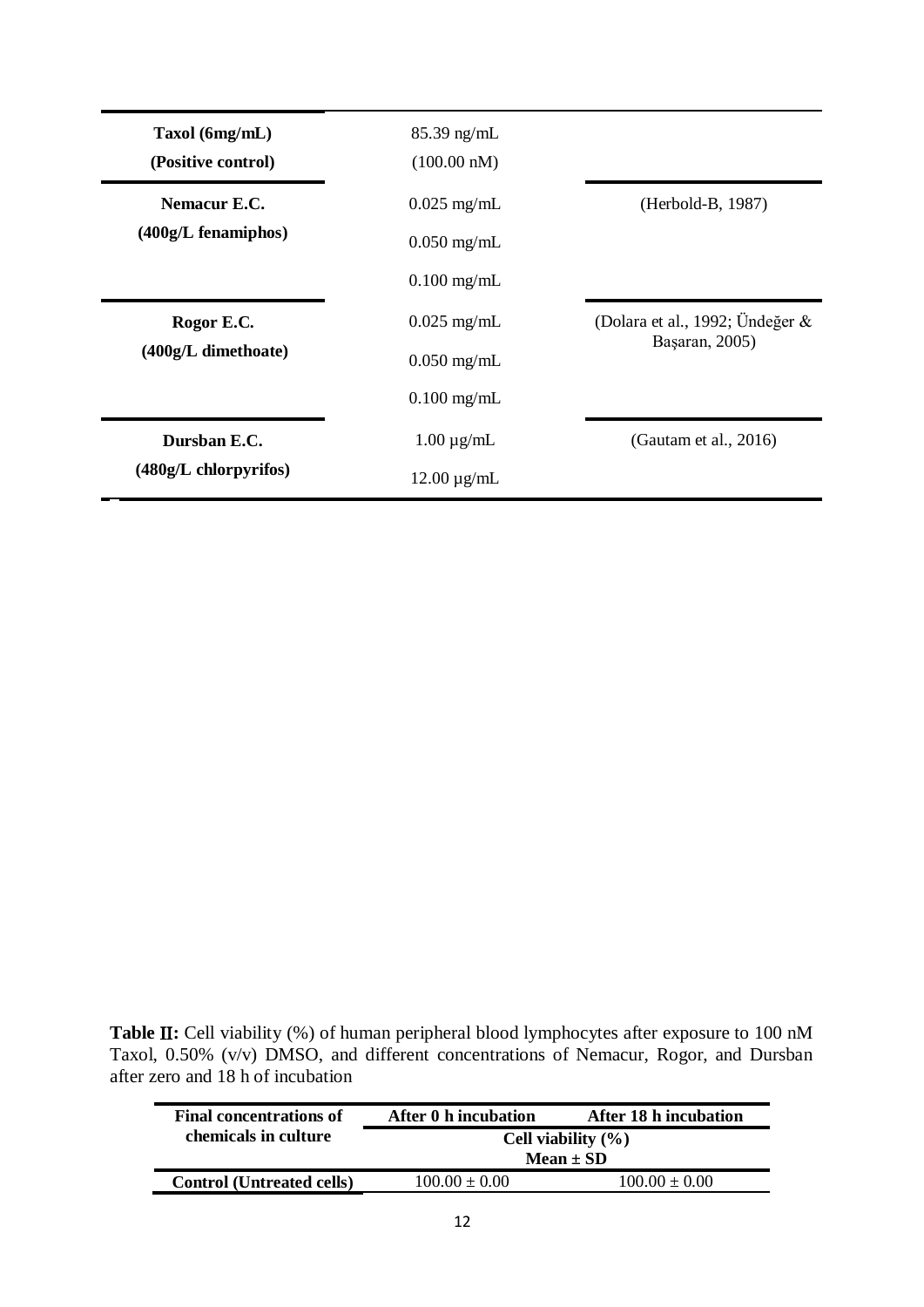| <b>DMSO</b> $(0.50\%$ $(v/v))$<br>(Solvent control) | $101.44 \pm 8.55$  | $94.64 \pm 1.78$   |
|-----------------------------------------------------|--------------------|--------------------|
| Taxol (100.00 nM)<br>(Positive control)             | $94.90 \pm 1.96$   | $88.92 \pm 8.32$   |
| <b>Nemacur</b> (fenamiphos)                         |                    |                    |
| $0.025$ mg/mL                                       | $86.24 \pm 0.00$   | $78.38 \pm 0.52*$  |
| $0.050$ mg/mL                                       | $86.98 \pm 4.21$   | $78.93 \pm 0.78*$  |
| $0.100$ mg/mL                                       | $85.68 \pm 1.83$   | $82.41 \pm 2.07*$  |
| Rogor (dimethoate)                                  |                    |                    |
| $0.025$ mg/mL                                       | $102.59 \pm 5.25$  | $98.89 \pm 0.52$   |
| $0.050$ mg/mL                                       | $99.48 \pm 7.04$   | $102.67 \pm 11.03$ |
| $0.100$ mg/mL                                       | $108.17 \pm 10.51$ | $112.72 \pm 12.30$ |
| Dursban (chlorpyrifos)                              |                    |                    |
| $1.00 \mu g/mL$                                     | $97.02 \pm 1.05$   | $104.39 \pm 2.07*$ |
| $12.00 \mu g/mL$                                    | $99.44 \pm 0.79$   | $94.13 \pm 4.65$   |
|                                                     |                    |                    |

Statistically significant compared to the solvent control (0.50 % DMSO)  $* P < 0.05$ 

Table III: Frequencies of aneuploidy, chromosome loss, and chromosome gain of **chromosome 21** in lymphocyte cultures treated with Taxol and Nemacur as detected by FISH analysis

| <b>Final concentrations</b><br>of chemicals in culture | Number of<br>analyzed | <b>Total</b><br><b>Aneuploidy</b> | <b>Chromosome</b><br>Loss (Monosomy) | <b>Chromosome</b><br>Gain (Trisomy) |
|--------------------------------------------------------|-----------------------|-----------------------------------|--------------------------------------|-------------------------------------|
|                                                        | cells                 | $\mathbf{n}(\%)$                  | n                                    | $\mathbf n$                         |
| Taxol (100.00 nM)                                      | 400                   | 9(2.25)                           | 7(1.75)                              | 2(0.50)                             |
| (Positive control)                                     | 400                   | 10(2.50)                          | 6(1.50)                              | $4(1.00)*$                          |
| <b>Nemacur</b> (fenamiphos)                            |                       |                                   |                                      |                                     |
| $0.025$ mg/mL                                          | 400                   | 12(3.00)                          | $12(3.00)*$                          | 0(0.00)                             |
| $0.050$ mg/mL                                          | 400                   | 12(3.00)                          | 8(2.00)                              | $4(1.00)*$                          |
|                                                        | 400                   | $13(3.25)$ *                      | 10(2.50)                             | 3(0.75)                             |
|                                                        | 400                   | 12(3.00)                          | 10(2.50)                             | 2(0.50)                             |
| $0.100$ mg/mL                                          | 400                   | $13(3.25)^*$                      | 10(2.50)                             | 3(0.75)                             |
|                                                        | 410                   | 10(2.44)                          | 9(2.20)                              | 1(0.24)                             |
|                                                        | 400                   | 11(2.75)                          | 10(2.50)                             | 1(0.25)                             |

Statistically significant compared to the solvent control (0.50 % DMSO)  $* P < 0.05$ 

**Table IV:** Frequencies of aneuploidy, chromosome loss, and chromosome gain of **chromosome 16** in lymphocyte cultures treated with Rogor and Dursban as detected by FISH analysis

| <b>Final concentrations</b><br>of chemicals in<br>culture | Number of<br>analyzed<br>cells | <b>Total</b><br>Aneuploidy<br>n | Chromosome<br>Loss, (Monosomy)<br>n | Chromosome<br>Gain, (Trisomy)<br>n |
|-----------------------------------------------------------|--------------------------------|---------------------------------|-------------------------------------|------------------------------------|
| Rogor (dimethoate)                                        |                                |                                 |                                     |                                    |
| $0.025$ mg/mL                                             | 400                            | 7(1.75)                         | 7(1.75)                             | 0(0.00)                            |
|                                                           | 400                            | 8(2.00)                         | 8(2.00)                             | 0(0.00)                            |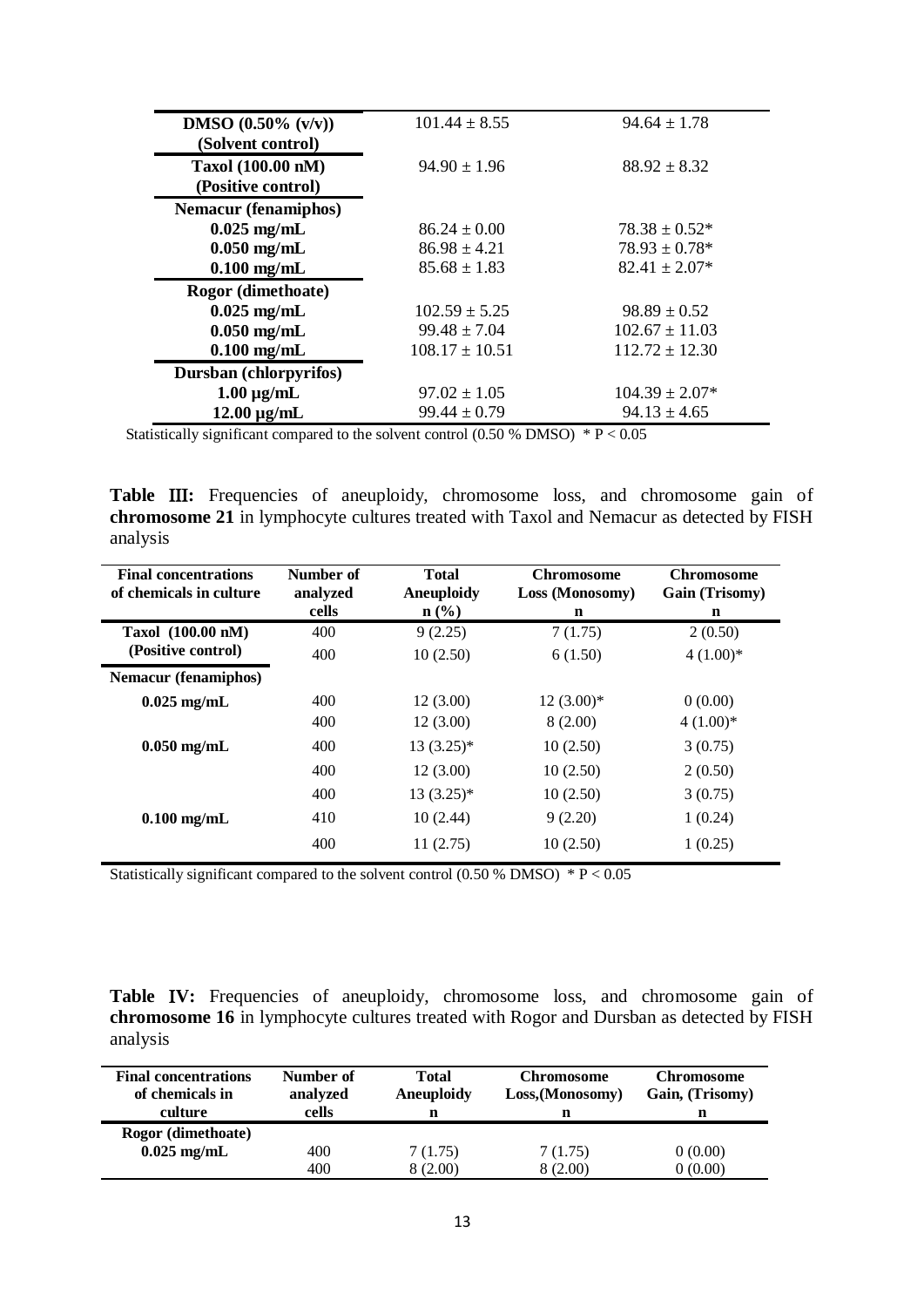| $0.050$ mg/mL          | 600 | 15(2.50)  | 14(2.33) | 1(0.17) |
|------------------------|-----|-----------|----------|---------|
|                        | 600 | 14 (2.33) | 13(2.16) | 1(0.17) |
| $0.100$ mg/mL          | 400 | 5(1.25)   | 5(1.25)  | 0(0.00) |
|                        | 400 | 7(1.75)   | 7(1.75)  | 0(0.00) |
| Dursban (chlorpyrifos) |     |           |          |         |
| $1.00 \mu g/mL$        | 400 | 5(1.25)   | 4(1.00)  | 1(0.25) |
|                        | 400 | 6(1.50)   | 6(1.50)  | 0(0.00) |
| $12.00 \mu g/mL$       | 400 | 9(2.25)   | 8(2.00)  | 1(0.25) |
|                        | 400 | 8(2.00)   | 8(2.00)  | 0(0.00) |

Statistically significant compared to the solvent control (0.50 % DMSO)  $* P < 0.05$ 



**Figure 1**: Fluorescent micrographs of normal diploid and aneuploid interphase cells by FISH technique: (A, B, C, D, and E) normal diploid cells with 2 signals for chromosome 21 (green) and two signals for Chr. 12 (red); (F) a trisomic cell with 3 signals for Chr. 21; (G) a monosomic cell with one signal for Chr. 21 and a normal diploid cell with 2 signals for Chr. 21; (H) a monosomic cell with one signal for Chr. 21; (I) a normal diploid cell with 2 signals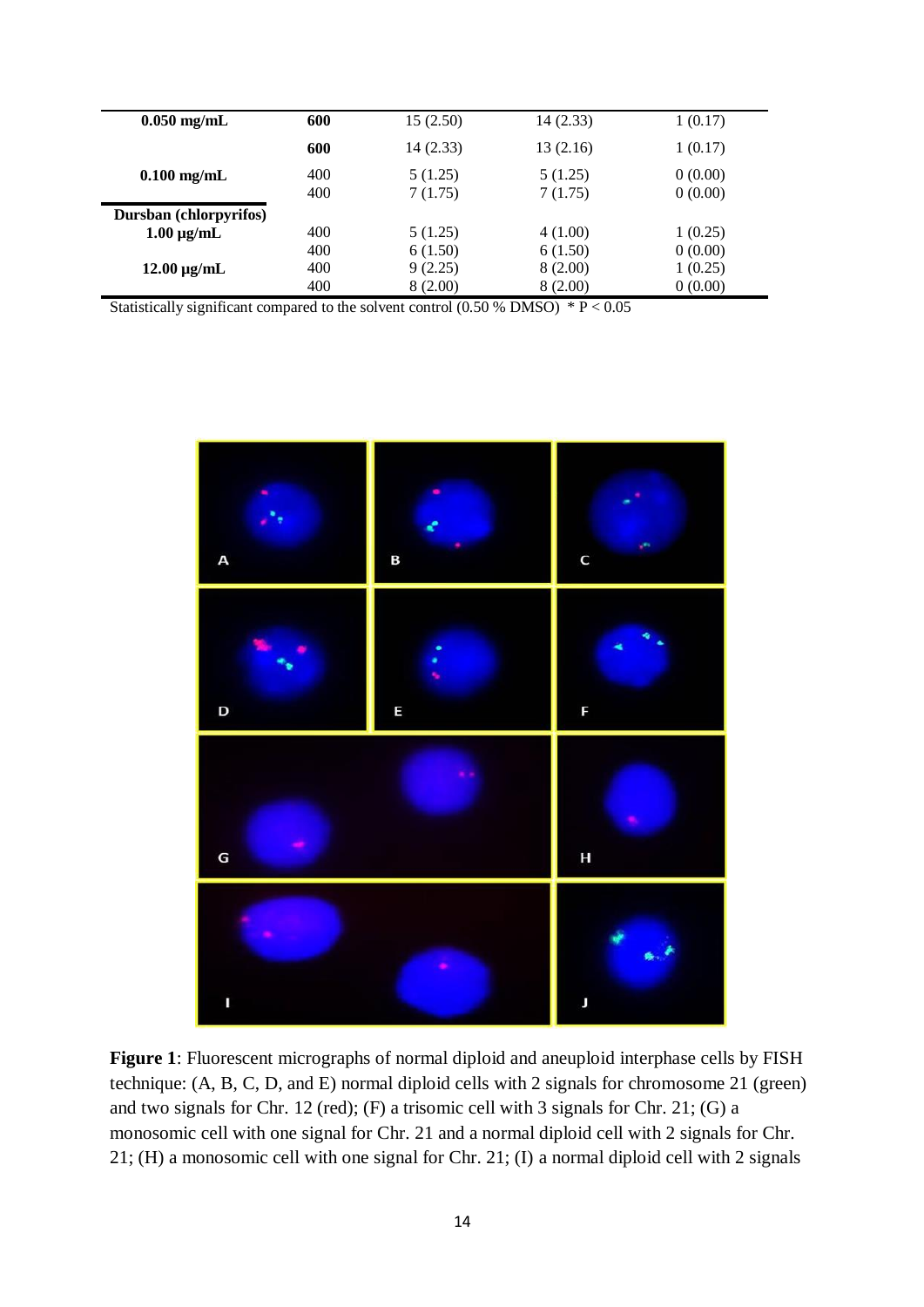for Chr. 21 and a monosomic cell with one signal for Chr. 21; and (J) a trisomic cell with 3 signals for Chr. 16.

# **References**

- <span id="page-14-0"></span>Adesiyan A, Kade A, Oladimeji K, Sowunmi K,Kaur G. 2020. Toxic effects of organophosphates pesticides. A review.
- <span id="page-14-1"></span>Authority EFS, Abdourahime H, Anastassiadou M, Arena M, Auteri D, Barmaz S, . . . Villamar-Bouza L. 2019. Peer review of the pesticide risk assessment of the active substance fenamiphos. EFSA Journal 17:e05557.
- <span id="page-14-3"></span>Ayed-Boussema I, Rjiba K, Mnasri N, Moussa A,Bacha H. 2012. Genotoxicity evaluation of dimethoate to experimental mice by micronucleus, chromosome aberration tests, and comet assay. International journal of toxicology 31:78-85.
- <span id="page-14-2"></span>Bianchi-Santamaria A, Gobbi M, Cembran M,Arnaboldi A. 1997. Human lymphocyte micronucleus genotoxicity test with mixtures of phytochemicals in environmental concentrations. Mutation Research/Genetic Toxicology and Environmental Mutagenesis 388:27-32.
- <span id="page-14-4"></span>Cepeda S, Forero-Castro M, Cárdenas-Nieto D, Martínez-Agüero M,Rondón-Lagos M. 2020. Chromosomal instability in farmers exposed to pesticides: High prevalence of clonal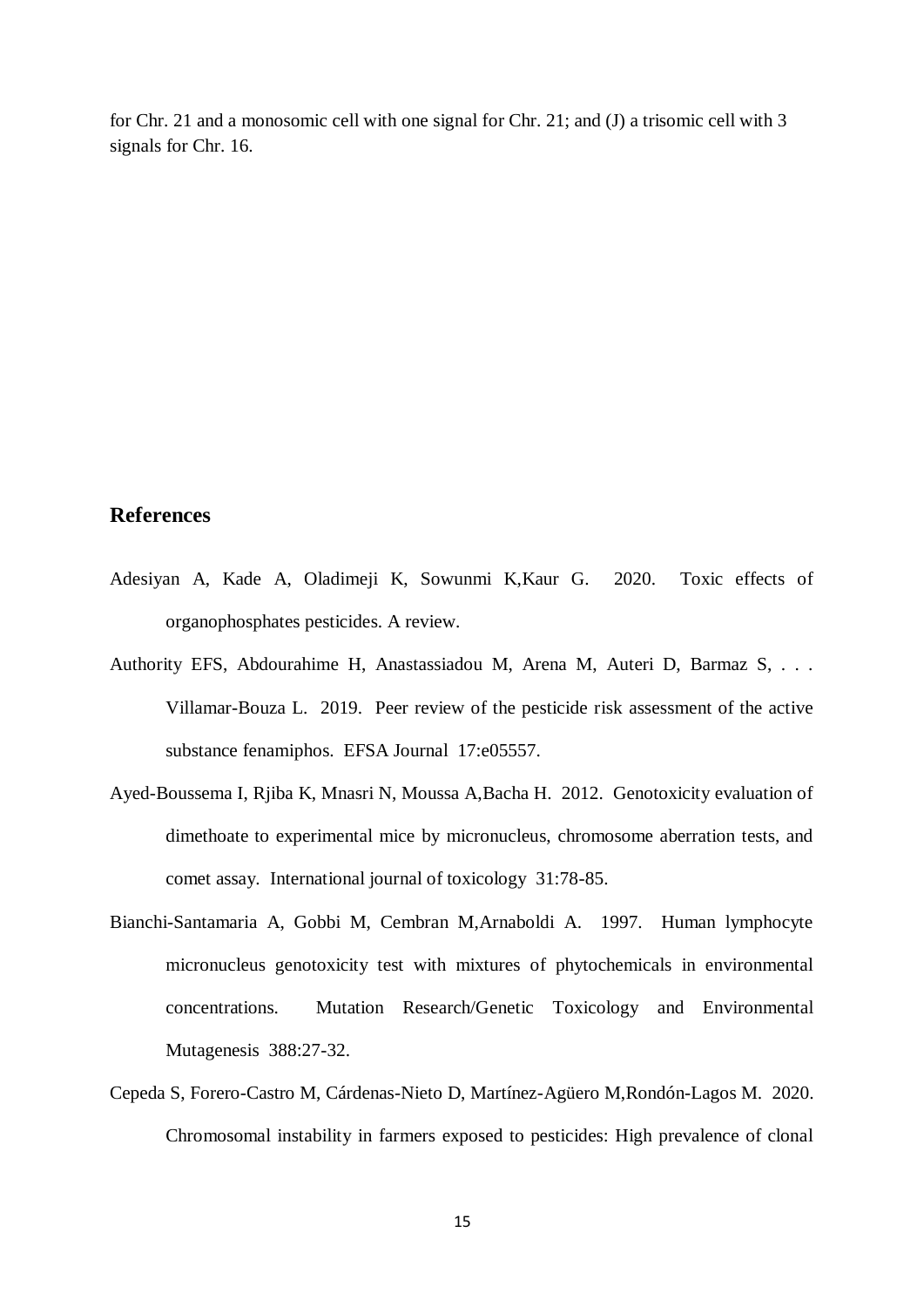and non-clonal chromosomal alterations. Risk Management and Healthcare Policy 13:97.

- <span id="page-15-2"></span>Dolara P, Salvadori M, Capobianco T,Torricelli F. 1992. Sister-chromatid exchanges in human lymphocytes induced by dimethoate, omethoate, deltamethrin, benomyl and their mixture. Mutation Research Letters 283:113-118.
- <span id="page-15-3"></span>El-Burai H, Alzaharna M, Isleem R, El Hindi M,Sharif F. 2020. Anticancer activity of Rosemary (Rosmarinus officinalis L.) and Oats (Avena sativa L.) Extracts, and their antitumor enhancement of 5-Fluorouracil on Colon Cancer Caco-2 Cell Line. International Journal of Herbal Medicine 8:138-146.
- <span id="page-15-5"></span>Franasiak JM, Forman EJ, Hong KH, Werner MD, Upham KM, Treff NR,Scott RT. 2014. Aneuploidy across individual chromosomes at the embryonic level in trophectoderm biopsies: changes with patient age and chromosome structure. Journal of assisted reproduction and genetics 31:1501-1509.
- <span id="page-15-4"></span>Gautam D, Khanna A,andRenu Kumari NK. 2016. An assessment of in vitro cytotoxicity of chlorpyrifos on normal human peripheral lymphocytes by MTT assay. World journal of pharmacy and pharmaceutical sciences 5:1116-1120.
- <span id="page-15-1"></span>Herbold-B. 1987. SRA 3886 (common name: fenamiphos, the active ingredient of Nemacur®) Cytogenetic study of human lymphocyte cultures in vitro to test for chromosome damage. Bayer Report No. 15406. Lab & Sponsor: Institute for Toxicology, Bayer AG, Wuppertal-Elberfield, Germany. Unpublished [Bayer; sub: CR68-1, Vol 9 of 23]
- <span id="page-15-6"></span>Jackson-Cook C. 2011. Constitutional and acquired autosomal aneuploidy. Clinics in laboratory medicine 31:481-vii.
- <span id="page-15-0"></span>Kaur K,Kaur R. 2018. Occupational pesticide exposure, impaired DNA repair, and diseases. Indian journal of occupational and environmental medicine 22:74-81.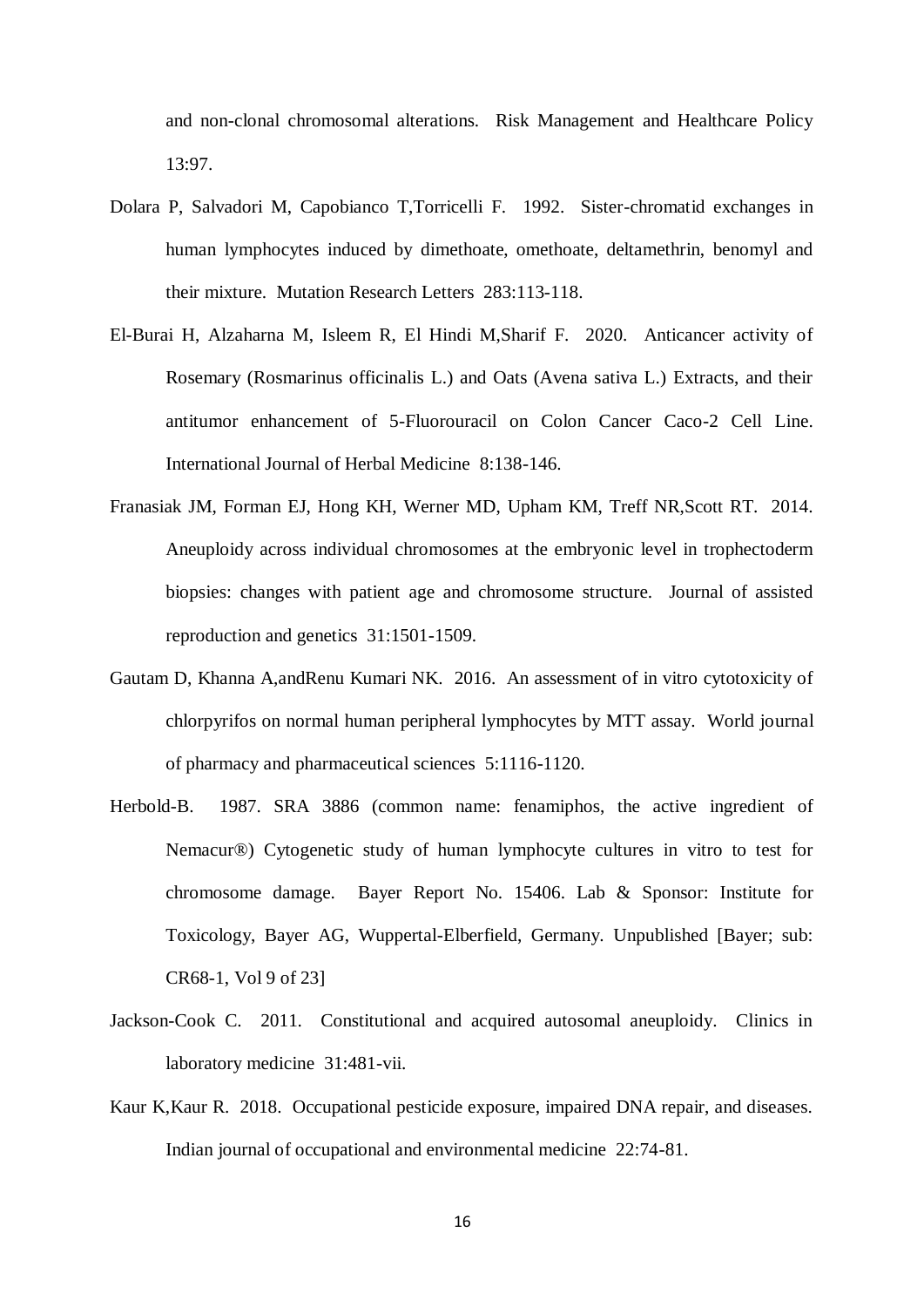- <span id="page-16-6"></span>Mattiuzzo M, Fiore M, Ricordy R,Degrassi F. 2006. Aneuploidy-inducing capacity of two widely used pesticides. Carcinogenesis 27:2511-2518.
- <span id="page-16-0"></span>Mužinić V, Ramić S,želježić D. 2019. Chromosome missegregation and aneuploidy induction in human peripheral blood lymphocytes in vitro by low concentrations of Chlorpyrifos, Imidacloprid and α-Cypermethrin. Environmental and Molecular Mutagenesis 60:72-84.
- <span id="page-16-7"></span>Omari YI. 2011. Micronucleus analysis and mitotic index in a Jordanian population exposed to pesticides of organophosphate: malathion and chlorpyrifos. Caryologia 64:173- 178.
- <span id="page-16-5"></span>Qu A, Han X, Wang Y, Liu C, Hong S,Liu Q. (2016). *Effects of lymphocyte co-culture on proliferation and apoptosis of hepatitis B virus ( HBV )-expressing normal human mesangial cells ( NHMCs )*.
- <span id="page-16-1"></span>Sharma A, Kumar V, Shahzad B, Tanveer M, Sidhu GPS, Handa N, . . . Thukral AK. 2019. Worldwide pesticide usage and its impacts on ecosystem. SN Applied Sciences 1:1446.
- <span id="page-16-2"></span>Sidhu GK, Singh S, Kumar V, Dhanjal DS, Datta S,Singh J. 2019. Toxicity, monitoring and biodegradation of organophosphate pesticides: A review. Critical Reviews in Environmental Science and Technology 49:1135-1187.
- <span id="page-16-4"></span>Sultana Shaik A, Shaik AP, Jamil K,Alsaeed AH. 2016. Evaluation of cytotoxicity and genotoxicity of pesticide mixtures on lymphocytes. Toxicology Mechanisms and Methods 26:588-594.
- <span id="page-16-3"></span>Ündeğer Ü,Başaran N. 2005. Effects of pesticides on human peripheral lymphocytes in vitro: induction of DNA damage. Archives of toxicology 79:169-176.